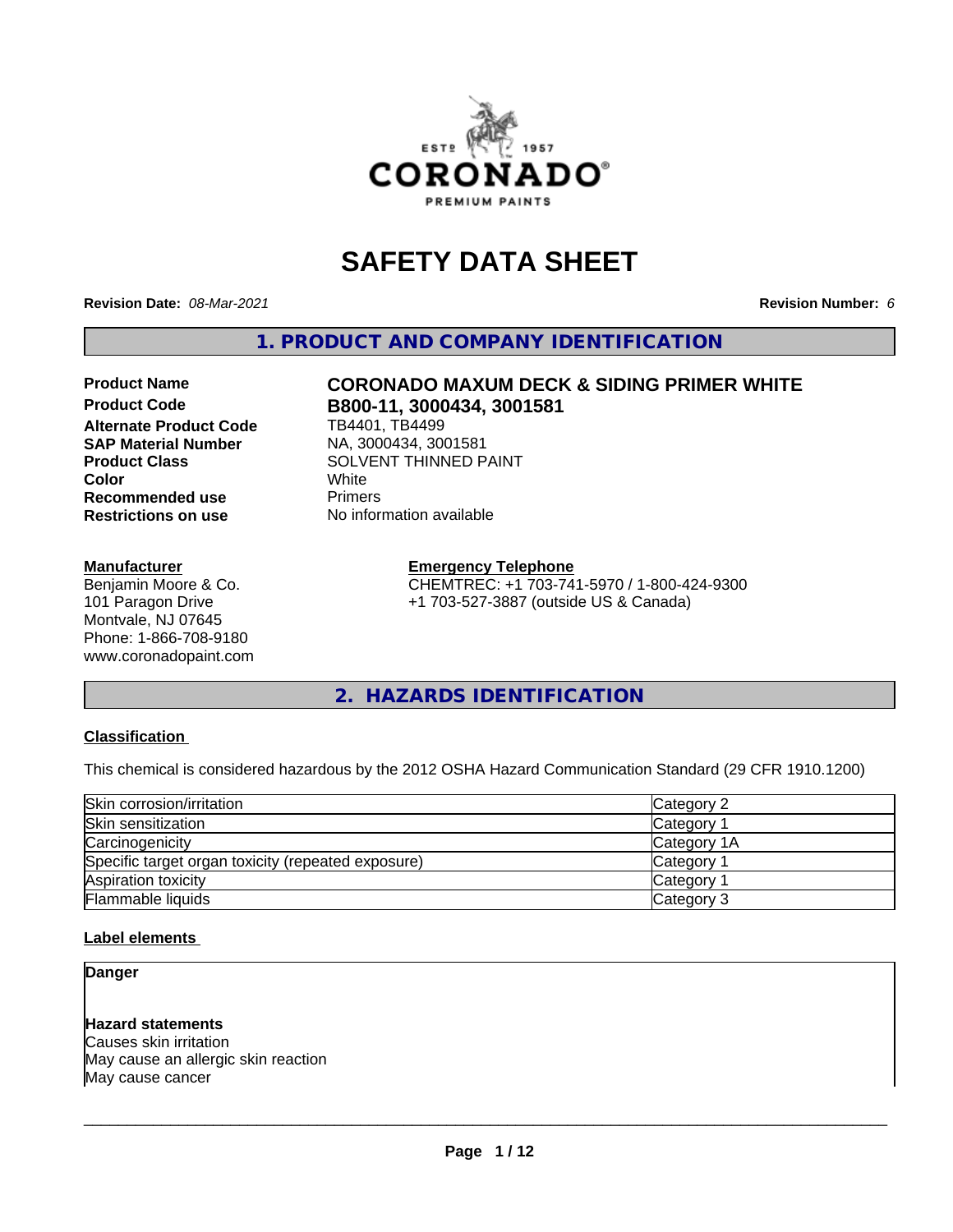**Precautionary Statements - Prevention** Obtain special instructions before use Do not handle until all safety precautions have been read and understood Use personal protective equipment as required Wash face, hands and any exposed skin thoroughly after handling Contaminated work clothing should not be allowed out of the workplace Wear protective gloves Do not breathe dust/fume/gas/mist/vapors/spray Do not eat, drink or smoke when using this product Keep away from heat, hot surfaces, sparks, open flames and other ignition sources. No smoking Keep container tightly closed Ground/bond container and receiving equipment Use explosion-proof electrical/ventilating/lighting/equipment Use only non-sparking tools Take precautionary measures against static discharge **Precautionary Statements - Response** IF exposed or concerned: Get medical advice/attention **Skin** If skin irritation or rash occurs: Get medical advice/attention IF ON SKIN (or hair): Remove/Take off immediately all contaminated clothing. Rinse skin with water/shower Wash contaminated clothing before reuse **Ingestion** IF SWALLOWED: Immediately call a POISON CENTER or doctor/physician Do NOT induce vomiting **Fire** In case of fire: Use CO2, dry chemical, or foam for extinction **Precautionary Statements - Storage** Store locked up Store in a well-ventilated place. Keep cool **Precautionary Statements - Disposal** Dispose of contents/container to an approved waste disposal plant **Hazards not otherwise classified (HNOC)** Rags, steel wool or waste soaked with this product may spontaneously catch fire if improperly discarded Causes damage to organs through prolonged or repeated exposure May be fatal if swallowed and enters airways Flammable liquid and vapor **Appearance** liquid **Odor** solvent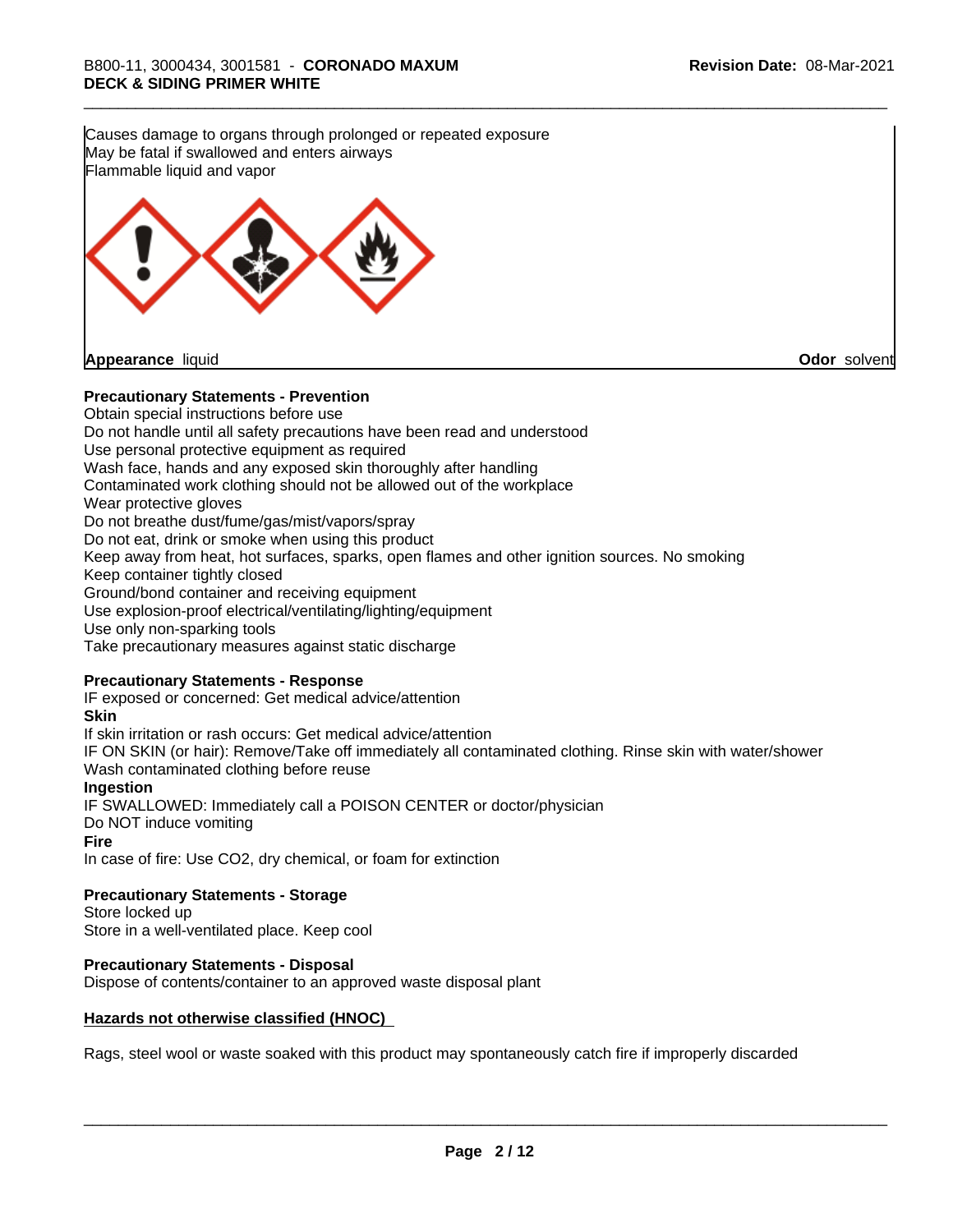#### **Other information**

No information available

### **3. COMPOSITION/INFORMATION ON INGREDIENTS**

| <b>Chemical name</b>                                      | <b>CAS No.</b> | Weight-%    |
|-----------------------------------------------------------|----------------|-------------|
| Distillates, petroleum, hydrotreated light                | 64742-47-8     | $15 - 20$   |
| Talc                                                      | 14807-96-6     | $10 - 15$   |
| Titanium dioxide                                          | 13463-67-7     | $10 - 15$   |
| Kaolin, calcined                                          | 92704-41-1     | $5 - 10$    |
| Limestone                                                 | 1317-65-3      | $5 - 10$    |
| Diatomaceous earth                                        | 61790-53-2     | 1 - 5       |
| Hydrotreated heavy naphtha, petroleum                     | 64742-48-9     | 1 - 5       |
| Stoddard solvent                                          | 8052-41-3      | - 5         |
| 1H-Isoindole-1,3(2H)-dione,<br>2-[(trichloromethyl)thio]- | 133-07-3       | $0.1 - 0.5$ |
| Silica, crystalline                                       | 14808-60-7     | $0.1 - 0.5$ |
| Methyl ethyl ketoxime                                     | $96 - 29 - 7$  | $0.1 - 0.5$ |

|                                                                         | 4. FIRST AID MEASURES                                                                                                                                                                                                               |
|-------------------------------------------------------------------------|-------------------------------------------------------------------------------------------------------------------------------------------------------------------------------------------------------------------------------------|
| <b>General Advice</b>                                                   | If symptoms persist, call a physician. Show this safety data sheet to the doctor in<br>attendance.                                                                                                                                  |
| <b>Eye Contact</b>                                                      | Immediately flush with plenty of water. After initial flushing, remove any contact<br>lenses and continue flushing for at least 15 minutes. Keep eye wide open while<br>rinsing. If symptoms persist, call a physician.             |
| <b>Skin Contact</b>                                                     | Wash off immediately with soap and plenty of water while removing all<br>contaminated clothes and shoes. If skin irritation persists, call a physician. Wash<br>clothing before reuse. Destroy contaminated articles such as shoes. |
| <b>Inhalation</b>                                                       | Move to fresh air. If symptoms persist, call a physician.<br>If not breathing, give artificial respiration. Call a physician immediately.                                                                                           |
| Ingestion                                                               | Clean mouth with water and afterwards drink plenty of water. Do not induce<br>vomiting without medical advice. Never give anything by mouth to an unconscious<br>person. Consult a physician.                                       |
| <b>Protection Of First-Aiders</b><br>Use personal protective equipment. |                                                                                                                                                                                                                                     |
| <b>Most Important</b><br><b>Symptoms/Effects</b>                        | May cause allergic skin reaction.                                                                                                                                                                                                   |
| <b>Notes To Physician</b>                                               | Treat symptomatically.                                                                                                                                                                                                              |
|                                                                         | 5. FIRE-FIGHTING MEASURES                                                                                                                                                                                                           |

**Suitable Extinguishing Media** Foam, dry powder or water. Use extinguishing measures that are appropriate to local circumstances and the surrounding environment.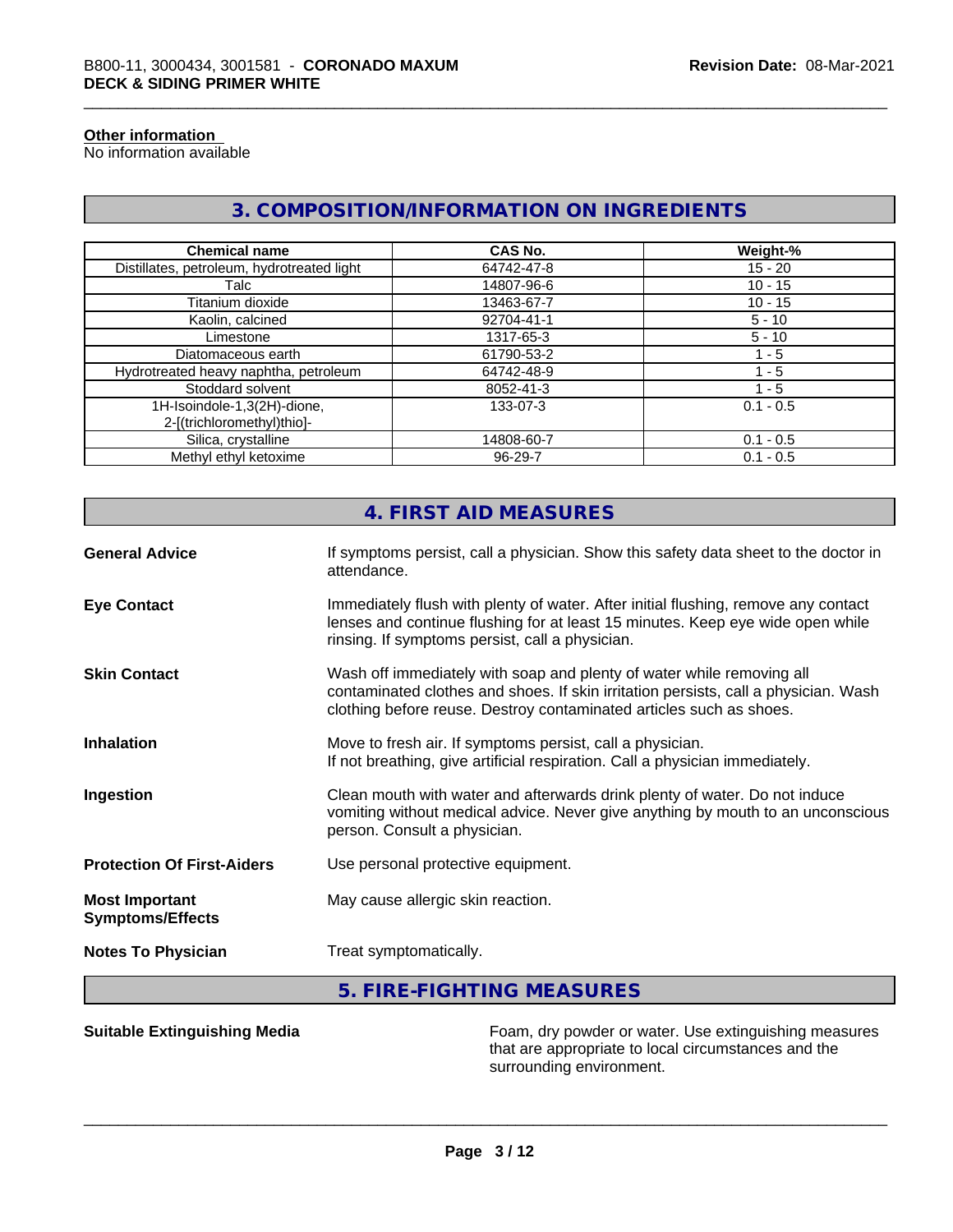| Protective equipment and precautions for firefighters                            | As in any fire, wear self-contained breathing apparatus<br>pressure-demand, MSHA/NIOSH (approved or equivalent)<br>and full protective gear.                                                                                                           |                                |  |
|----------------------------------------------------------------------------------|--------------------------------------------------------------------------------------------------------------------------------------------------------------------------------------------------------------------------------------------------------|--------------------------------|--|
| <b>Specific Hazards Arising From The Chemical</b>                                | Combustible material. Closed containers may rupture if<br>exposed to fire or extreme heat. Keep product and empty<br>container away from heat and sources of ignition. Thermal<br>decomposition can lead to release of irritating gases and<br>vapors. |                                |  |
| Sensitivity to mechanical impact                                                 | No.                                                                                                                                                                                                                                                    |                                |  |
| Sensitivity to static discharge                                                  | Yes                                                                                                                                                                                                                                                    |                                |  |
| <b>Flash Point Data</b><br>Flash point (°F)<br>Flash Point (°C)<br><b>Method</b> | 105<br>41<br><b>PMCC</b>                                                                                                                                                                                                                               |                                |  |
| <b>Flammability Limits In Air</b>                                                |                                                                                                                                                                                                                                                        |                                |  |
| Lower flammability limit:<br><b>Upper flammability limit:</b>                    | Not available<br>Not available                                                                                                                                                                                                                         |                                |  |
| <b>NFPA</b><br>Flammability: 2<br>Health: 1                                      | Instability: 0                                                                                                                                                                                                                                         | <b>Special: Not Applicable</b> |  |

#### **NFPA Legend**

#### 0 - Not Hazardous

- 1 Slightly
- 2 Moderate
- 3 High
- 4 Severe

*The ratings assigned are only suggested ratings, the contractor/employer has ultimate responsibilities for NFPA ratings where this system is used.*

*Additional information regarding the NFPA rating system is available from the National Fire Protection Agency (NFPA) at www.nfpa.org.*

|                                  | 6. ACCIDENTAL RELEASE MEASURES                                                                                                                                                                                                                                                                             |
|----------------------------------|------------------------------------------------------------------------------------------------------------------------------------------------------------------------------------------------------------------------------------------------------------------------------------------------------------|
| <b>Personal Precautions</b>      | Use personal protective equipment. Remove all sources of ignition.                                                                                                                                                                                                                                         |
| <b>Other Information</b>         | Prevent further leakage or spillage if safe to do so. Do not allow material to<br>contaminate ground water system. Prevent product from entering drains. Do not<br>flush into surface water or sanitary sewer system. Local authorities should be<br>advised if significant spillages cannot be contained. |
| <b>Environmental precautions</b> | See Section 12 for additional Ecological Information.                                                                                                                                                                                                                                                      |
| <b>Methods for Cleaning Up</b>   | Dam up. Soak up with inert absorbent material. Pick up and transfer to properly<br>labeled containers. Clean contaminated surface thoroughly.                                                                                                                                                              |
|                                  | 7. HANDLING AND STORAGE                                                                                                                                                                                                                                                                                    |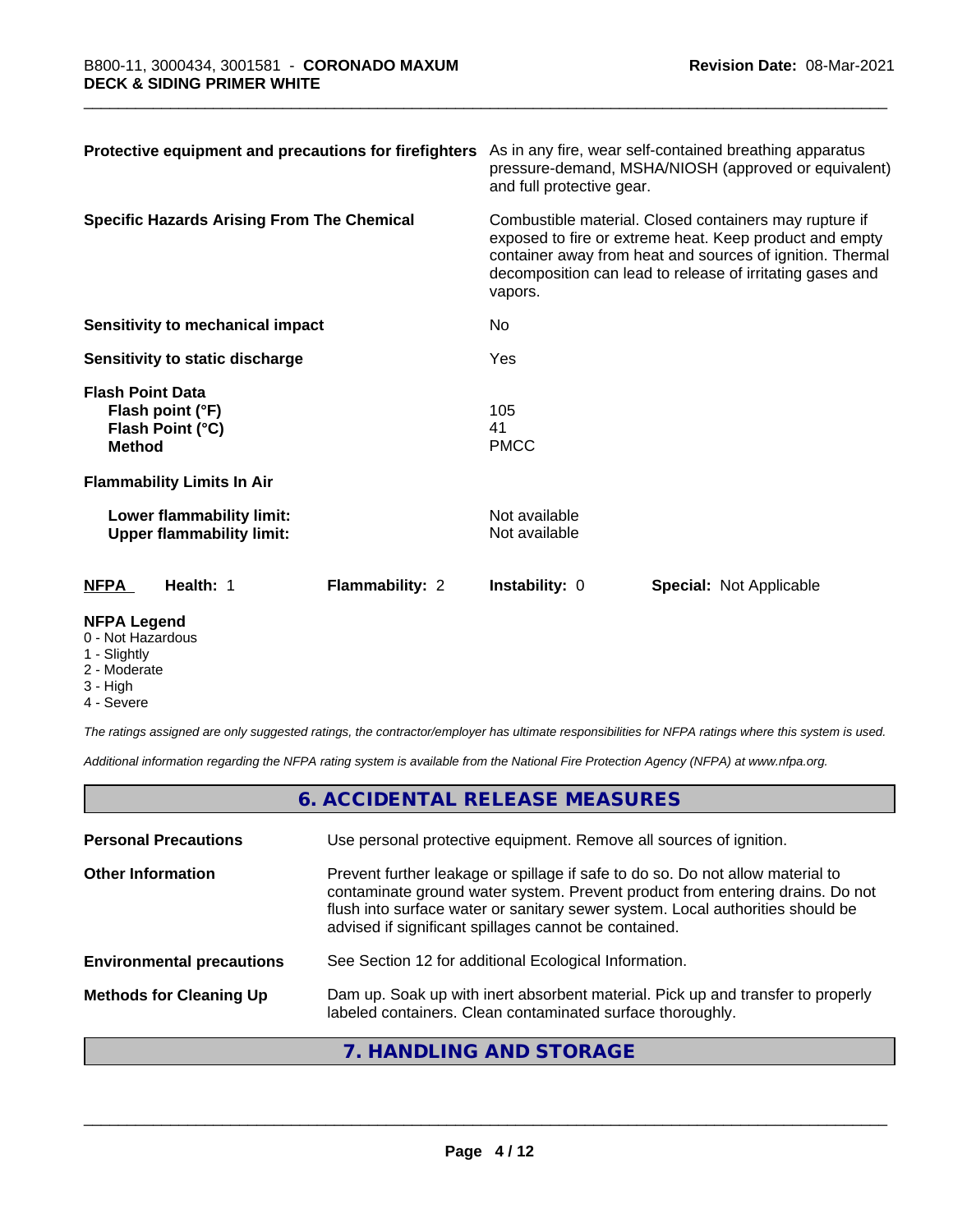| <b>Handling</b>               | Use only in area provided with appropriate exhaust ventilation. Do not breathe<br>vapors or spray mist. Wear personal protective equipment. Take precautionary<br>measures against static discharges. To avoid ignition of vapors by static electricity<br>discharge, all metal parts of the equipment must be grounded. Keep away from<br>open flames, hot surfaces and sources of ignition. |
|-------------------------------|-----------------------------------------------------------------------------------------------------------------------------------------------------------------------------------------------------------------------------------------------------------------------------------------------------------------------------------------------------------------------------------------------|
| <b>Storage</b>                | Keep containers tightly closed in a dry, cool and well-ventilated place. Keep away<br>from heat. Keep away from open flames, hot surfaces and sources of ignition.<br>Keep in properly labeled containers. Keep out of the reach of children.                                                                                                                                                 |
|                               | <b>DANGER</b> - Rags, steel wool or waste soaked with this product may<br>spontaneously catch fire if improperly discarded. Immediately after use, place<br>rags, steel wool or waste in a sealed water-filled metal container.                                                                                                                                                               |
| <b>Incompatible Materials</b> | Incompatible with strong acids and bases and strong oxidizing agents.                                                                                                                                                                                                                                                                                                                         |

### **8. EXPOSURE CONTROLS / PERSONAL PROTECTION**

#### **Exposure Limits**

| <b>Chemical name</b>                                      | <b>ACGIH TLV</b>                                                                                                                      | <b>OSHA PEL</b>                                                                             |
|-----------------------------------------------------------|---------------------------------------------------------------------------------------------------------------------------------------|---------------------------------------------------------------------------------------------|
| Talc                                                      | TWA: 2 mg/m <sup>3</sup> particulate matter<br>containing no asbestos and <1%<br>crystalline silica, respirable particulate<br>matter | 20 mppcf - TWA                                                                              |
| Titanium dioxide                                          | TWA: $10 \text{ mg/m}^3$                                                                                                              | $15 \text{ mg/m}^3$ - TWA                                                                   |
| Limestone                                                 | N/E                                                                                                                                   | 15 mg/m <sup>3</sup> - TWA<br>$5 \text{ mg/m}^3$ - TWA                                      |
| Diatomaceous earth                                        | N/E                                                                                                                                   | 20 mppcf - TWA                                                                              |
| Stoddard solvent                                          | TWA: 100 ppm                                                                                                                          | 500 ppm - TWA<br>2900 mg/m <sup>3</sup> - TWA                                               |
| 1H-Isoindole-1,3(2H)-dione,<br>2-[(trichloromethyl)thio]- | TWA: 1 $mg/m3$ inhalable particulate<br>matter                                                                                        | N/E                                                                                         |
| Silica, crystalline                                       | TWA: $0.025$ mg/m <sup>3</sup> respirable<br>particulate matter                                                                       | 50 µg/m <sup>3</sup> - TWA Respirable crystalline<br>silica 50 $\mu$ g/m <sup>3</sup> - TWA |

#### **Legend**

ACGIH - American Conference of Governmental Industrial Hygienists Exposure Limits OSHA - Occupational Safety & Health Administration Exposure Limits N/E - Not Established

**Engineering Measures** Ensure adequate ventilation, especially in confined areas.

#### **Personal Protective Equipment**

| <b>Eye/Face Protection</b>    | Safety glasses with side-shields. If splashes are likely to occur, wear: Tightly fitting                                                                                 |
|-------------------------------|--------------------------------------------------------------------------------------------------------------------------------------------------------------------------|
|                               | safety goggles                                                                                                                                                           |
| <b>Skin Protection</b>        | Long sleeved clothing. Protective gloves.                                                                                                                                |
| <b>Respiratory Protection</b> | In operations where exposure limits are exceeded, use a NIOSH approved                                                                                                   |
|                               | respirator that has been selected by a technically qualified person for the specific<br>work conditions. When spraying the product or applying in confined areas, wear a |
|                               |                                                                                                                                                                          |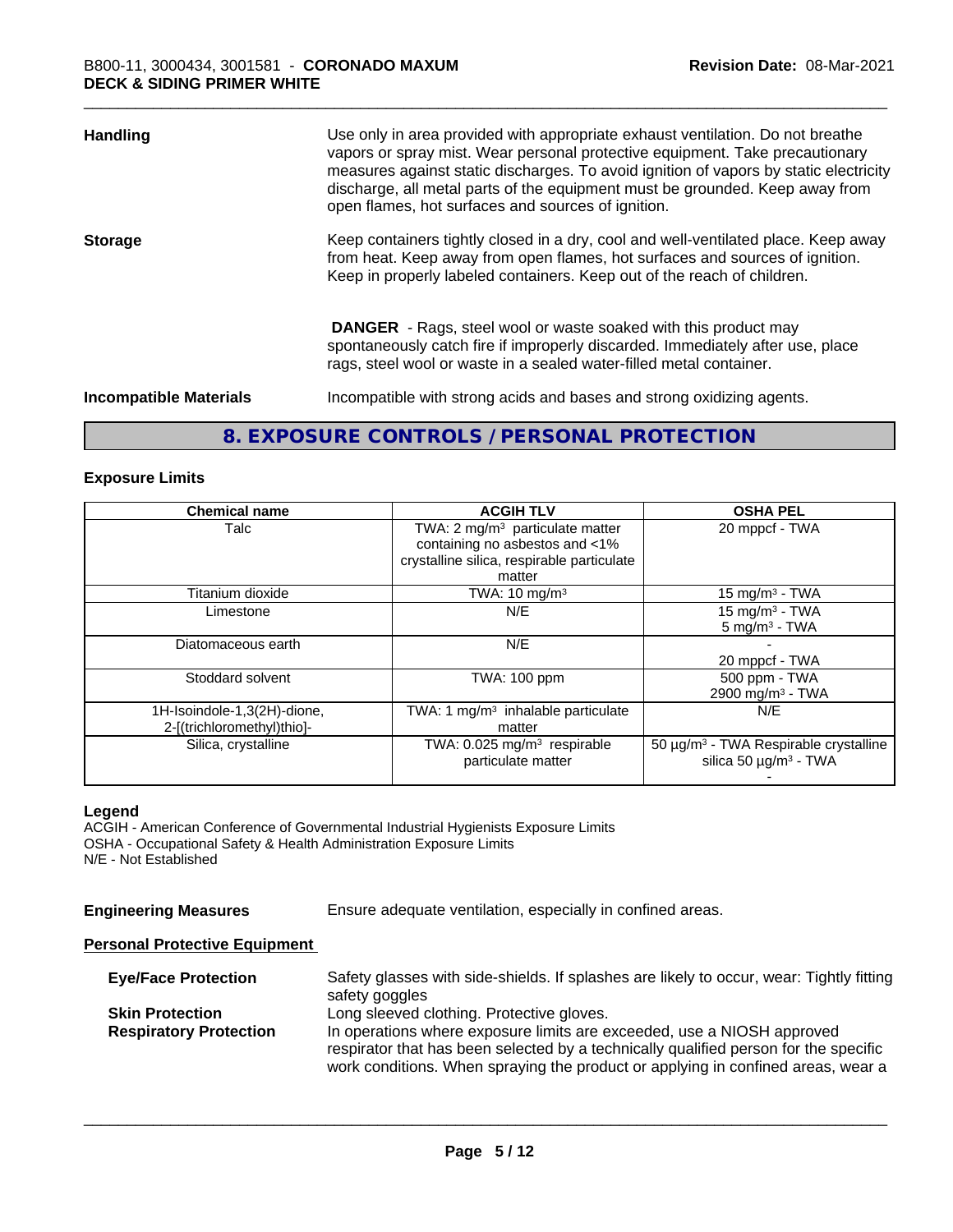NIOSH approved respirator specified for paint spray or organic vapors.

**Hygiene Measures** Avoid contact with skin, eyes and clothing. Remove and wash contaminated clothing before re-use. Wash thoroughly after handling. When using do not eat, drink or smoke.

#### **9. PHYSICAL AND CHEMICAL PROPERTIES**

**Appearance** liquid **Odor** solvent **Odor Threshold** No information available **Density (lbs/gal)** 10.9 - 11.0 **Specific Gravity** 1.31 - 1.33 **pH pH**  $\blacksquare$ **Viscosity (cps)** No information available **Solubility(ies)** No information available **Water solubility** No information available **Evaporation Rate Evaporation Rate No information available Vapor pressure** No information available **No information available Vapor density No information available No information available Wt. % Solids** 70 - 80 **Vol. % Solids** 50 - 60 **Wt. % Volatiles** 20 - 30 **Vol. % Volatiles** 40 - 50 **VOC Regulatory Limit (g/L)** <350 **Boiling Point (°F)** 279 **Boiling Point (°C)** 137 **Freezing point (°F)**<br> **Freezing Point (°C)**<br> **Freezing Point (°C)**<br> **CO Exercise 2018**<br> **No information available Flash point (°F)** 105 **Flash Point (°C)** 41 **Method** PMCC **Flammability (solid, gas)** Not applicable **Upper flammability limit:** No information available **Lower flammability limit:**  $\qquad \qquad \qquad \text{No information available}$ **Autoignition Temperature (°F)** No information available **Autoignition Temperature (°C)** No information available **Decomposition Temperature (°F)** No information available **Decomposition Temperature (°C)**<br> **Partition coefficient**<br> **Partition coefficient**<br> **No** information available

**Freezing Point (°C)** No information available **No information available** 

### **10. STABILITY AND REACTIVITY**

| <b>Reactivity</b>             | Not Applicable                                                                           |
|-------------------------------|------------------------------------------------------------------------------------------|
| <b>Chemical Stability</b>     | Stable under normal conditions. Hazardous polymerisation<br>does not occur.              |
| <b>Conditions to avoid</b>    | Keep away from open flames, hot surfaces, static<br>electricity and sources of ignition. |
| <b>Incompatible Materials</b> | Incompatible with strong acids and bases and strong                                      |
|                               |                                                                                          |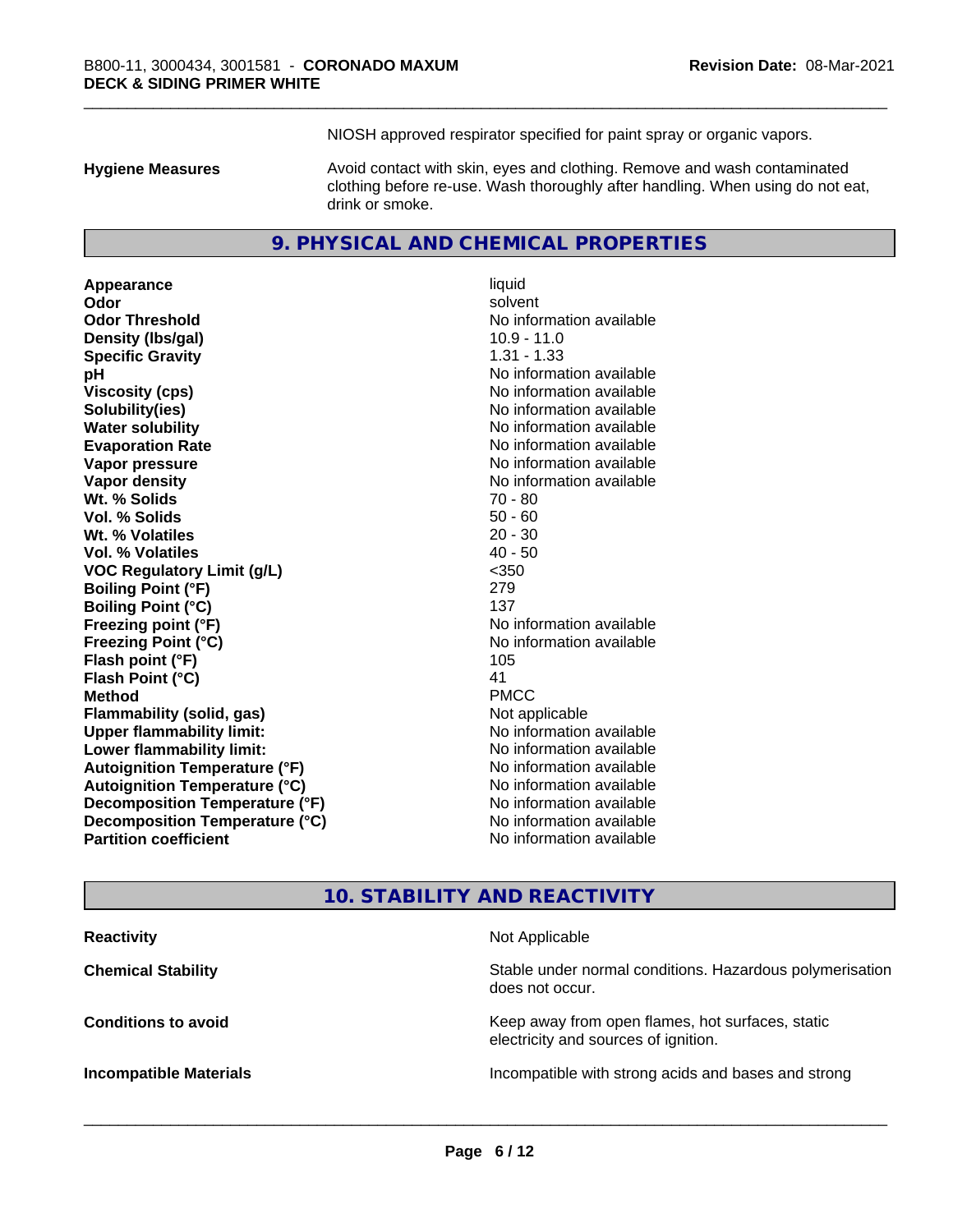oxidizing agents.

**Hazardous Decomposition Products** Thermal decomposition can lead to release of irritating gases and vapors.

**Possibility of hazardous reactions** None under normal conditions of use.

**11. TOXICOLOGICAL INFORMATION**

#### **Product Information**

# **Information on likely routes of exposure**

**Principal Routes of Exposure** Eye contact, skin contact and inhalation.

**Acute Toxicity** 

**Product Information** Repeated or prolonged exposure to organic solvents may lead to permanent brain and nervous system damage. Intentional misuse by deliberately concentrating and inhaling vapors may be harmful or fatal.

#### **Symptoms related to the physical, chemical and toxicological characteristics**

| <b>Symptoms</b>                                                                            | No information available.                                                                                                                                                                                                            |  |  |  |
|--------------------------------------------------------------------------------------------|--------------------------------------------------------------------------------------------------------------------------------------------------------------------------------------------------------------------------------------|--|--|--|
| Delayed and immediate effects as well as chronic effects from short and long-term exposure |                                                                                                                                                                                                                                      |  |  |  |
| Eye contact                                                                                | Contact with eyes may cause irritation.                                                                                                                                                                                              |  |  |  |
| <b>Skin contact</b>                                                                        | May cause skin irritation and/or dermatitis. Prolonged skin contact may defat the<br>skin and produce dermatitis.                                                                                                                    |  |  |  |
| Ingestion                                                                                  | Ingestion may cause irritation to mucous membranes. Small amounts of this<br>product aspirated into the respiratory system during ingestion or vomiting may<br>cause mild to severe pulmonary injury, possibly progressing to death. |  |  |  |
| <b>Inhalation</b>                                                                          | High vapor / aerosol concentrations are irritating to the eyes, nose, throat and<br>lungs and may cause headaches, dizziness, drowsiness, unconsciousness, and<br>other central nervous system effects.                              |  |  |  |
| <b>Sensitization</b>                                                                       | May cause an allergic skin reaction.                                                                                                                                                                                                 |  |  |  |
| <b>Neurological Effects</b>                                                                | No information available.                                                                                                                                                                                                            |  |  |  |
| <b>Mutagenic Effects</b>                                                                   | No information available.                                                                                                                                                                                                            |  |  |  |
| <b>Reproductive Effects</b>                                                                | No information available.                                                                                                                                                                                                            |  |  |  |
| <b>Developmental Effects</b>                                                               | No information available.                                                                                                                                                                                                            |  |  |  |
| <b>Target organ effects</b>                                                                | No information available.                                                                                                                                                                                                            |  |  |  |
| <b>STOT - repeated exposure</b>                                                            | Causes damage to organs through prolonged or repeated exposure if inhaled.                                                                                                                                                           |  |  |  |
| <b>STOT - single exposure</b>                                                              | No information available.                                                                                                                                                                                                            |  |  |  |
| Other adverse effects                                                                      | No information available.                                                                                                                                                                                                            |  |  |  |
| <b>Aspiration Hazard</b>                                                                   | May be harmful if swallowed and enters airways. Small amounts of this product<br>aspirated into the respiratory system during ingestion or vomiting may cause mild<br>to severe pulmonary injury, possibly progressing to death.     |  |  |  |

**Numerical measures of toxicity**

#### **The following values are calculated based on chapter 3.1 of the GHS document**

**ATEmix (oral)** 55152 mg/kg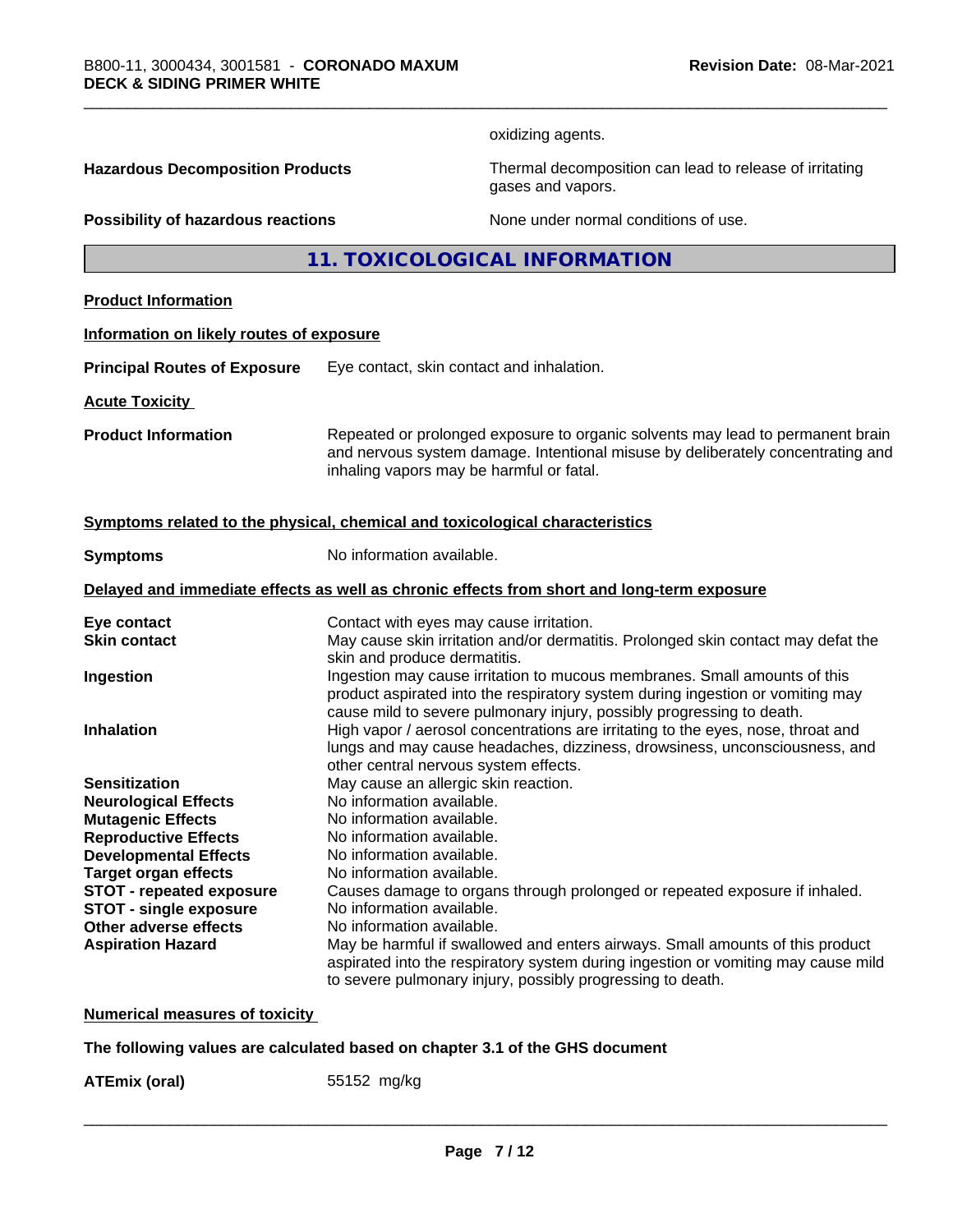| ATEmix (dermal)               | 19733 mg/kg |
|-------------------------------|-------------|
| ATEmix (inhalation-dust/mist) | 51.3 mg/L   |

| Chemical name                                                         | Oral LD50             | Dermal LD50                                        | <b>Inhalation LC50</b>                                                    |
|-----------------------------------------------------------------------|-----------------------|----------------------------------------------------|---------------------------------------------------------------------------|
| Distillates, petroleum, hydrotreated<br>light<br>64742-47-8           | $> 5000$ mg/kg (Rat)  | $>$ 2000 mg/kg (Rabbit)                            | $> 5.2$ mg/L (Rat) 4 h                                                    |
| Titanium dioxide<br>13463-67-7                                        | $> 10000$ mg/kg (Rat) |                                                    |                                                                           |
| Kaolin, calcined<br>92704-41-1                                        | $> 2000$ mg/kg (Rat)  |                                                    |                                                                           |
| Hydrotreated heavy naphtha,<br>petroleum<br>64742-48-9                | $> 6000$ mg/kg (Rat)  | $>$ 3160 mg/kg (Rabbit)                            | $> 8500$ mg/m <sup>3</sup> (Rat) 4 h                                      |
| 1H-Isoindole-1,3(2H)-dione,<br>2-[(trichloromethyl)thio]-<br>133-07-3 | $= 2636$ mg/kg (Rat)  | $> 22600$ mg/kg (Rabbit) $> 5000$<br>$mq/kg$ (Rat) | $>$ 5 g/m <sup>3</sup> (Rat) 2 h $>$ 0.48 g/m <sup>3</sup><br>$Rat$ ) 4 h |
| Methyl ethyl ketoxime<br>$96 - 29 - 7$                                | $= 930$ mg/kg (Rat)   | 1000 - 1800 mg/kg (Rabbit)                         | $> 4.83$ mg/L (Rat) 4 h                                                   |

#### **Chronic Toxicity**

#### **Carcinogenicity**

*The information below indicateswhether each agency has listed any ingredient as a carcinogen:.*

| <b>Chemical name</b> | <b>IARC</b>          | <b>NTP</b>  | <b>OSHA</b> |
|----------------------|----------------------|-------------|-------------|
|                      | 2B - Possible Human  |             | Listed      |
| Titanium dioxide     | Carcinogen           |             |             |
|                      | 1 - Human Carcinogen | Known Human | Listed      |
| Silica, crystalline  |                      | Carcinogen  |             |

• Crystalline Silica has been determined to be carcinogenic to humans by IARC (1) when in respirable form. Risk of cancer depends on duration and level of inhalation exposure to spray mist or dust from sanding the dried paint.

• Although IARC has classified titanium dioxide as possibly carcinogenic to humans (2B), their summary concludes: "No significant exposure to titanium dioxide is thought to occur during the use of products in which titanium dioxide is bound to other materials, such as paint."

#### **Legend**

IARC - International Agency for Research on Cancer NTP - National Toxicity Program OSHA - Occupational Safety & Health Administration

### **12. ECOLOGICAL INFORMATION**

#### **Ecotoxicity Effects**

The environmental impact of this product has not been fully investigated.

#### **Product Information**

#### **Acute Toxicity to Fish**

No information available

#### **Acute Toxicity to Aquatic Invertebrates**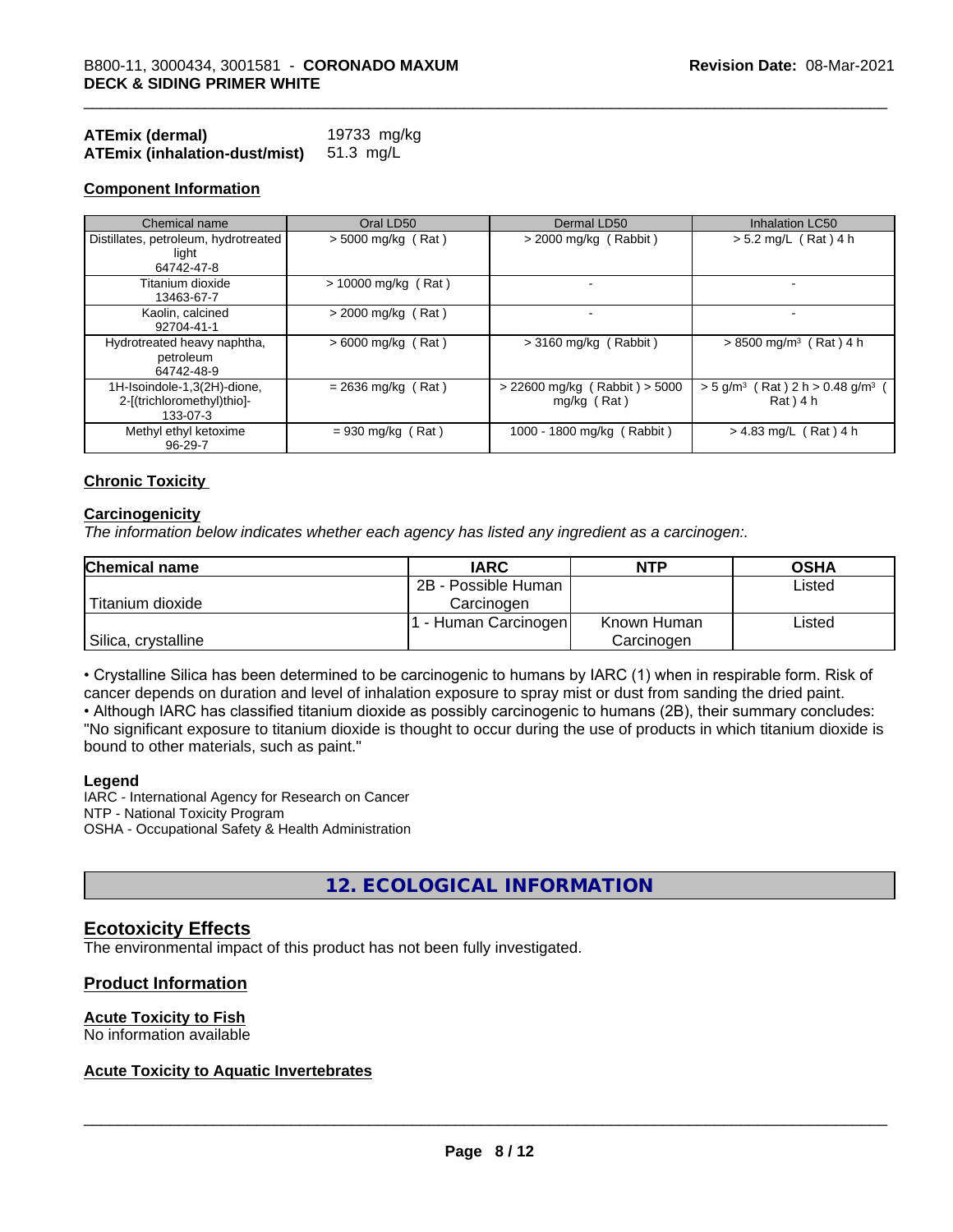No information available

#### **Acute Toxicity to Aquatic Plants**

No information available

#### **Persistence / Degradability**

No information available.

#### **Bioaccumulation**

There is no data for this product.

#### **Mobility in Environmental Media**

No information available.

#### **Ozone**

No information available

#### **Component Information**

#### **Acute Toxicity to Fish**

Titanium dioxide  $LC50:$  > 1000 mg/L (Fathead Minnow - 96 hr.) Methyl ethyl ketoxime LC50: 48 mg/L (Bluegill sunfish - 96 hr.)

#### **Acute Toxicity to Aquatic Invertebrates**

Methyl ethyl ketoxime EC50: 750 mg/L (Daphnia magna - 48 hr.)

#### **Acute Toxicity to Aquatic Plants**

No information available

|                                | 13. DISPOSAL CONSIDERATIONS                                                                                                                                                                                               |
|--------------------------------|---------------------------------------------------------------------------------------------------------------------------------------------------------------------------------------------------------------------------|
| <b>Waste Disposal Method</b>   | Dispose of in accordance with federal, state, and local regulations. Local<br>requirements may vary, consult your sanitation department or state-designated<br>environmental protection agency for more disposal options. |
| <b>Empty Container Warning</b> | Emptied containers may retain product residue. Follow label warnings even after<br>container is emptied. Residual vapors may explode on ignition.                                                                         |
|                                | <b>14. TRANSPORT INFORMATION</b>                                                                                                                                                                                          |
| <b>DOT</b>                     |                                                                                                                                                                                                                           |

| <b>DU</b> 1                 |              |
|-----------------------------|--------------|
| <b>Proper Shipping Name</b> | <b>PAINT</b> |
| <b>Hazard class</b>         |              |
| UN-No.                      | UN1263       |
| <b>Packing Group</b>        |              |
|                             |              |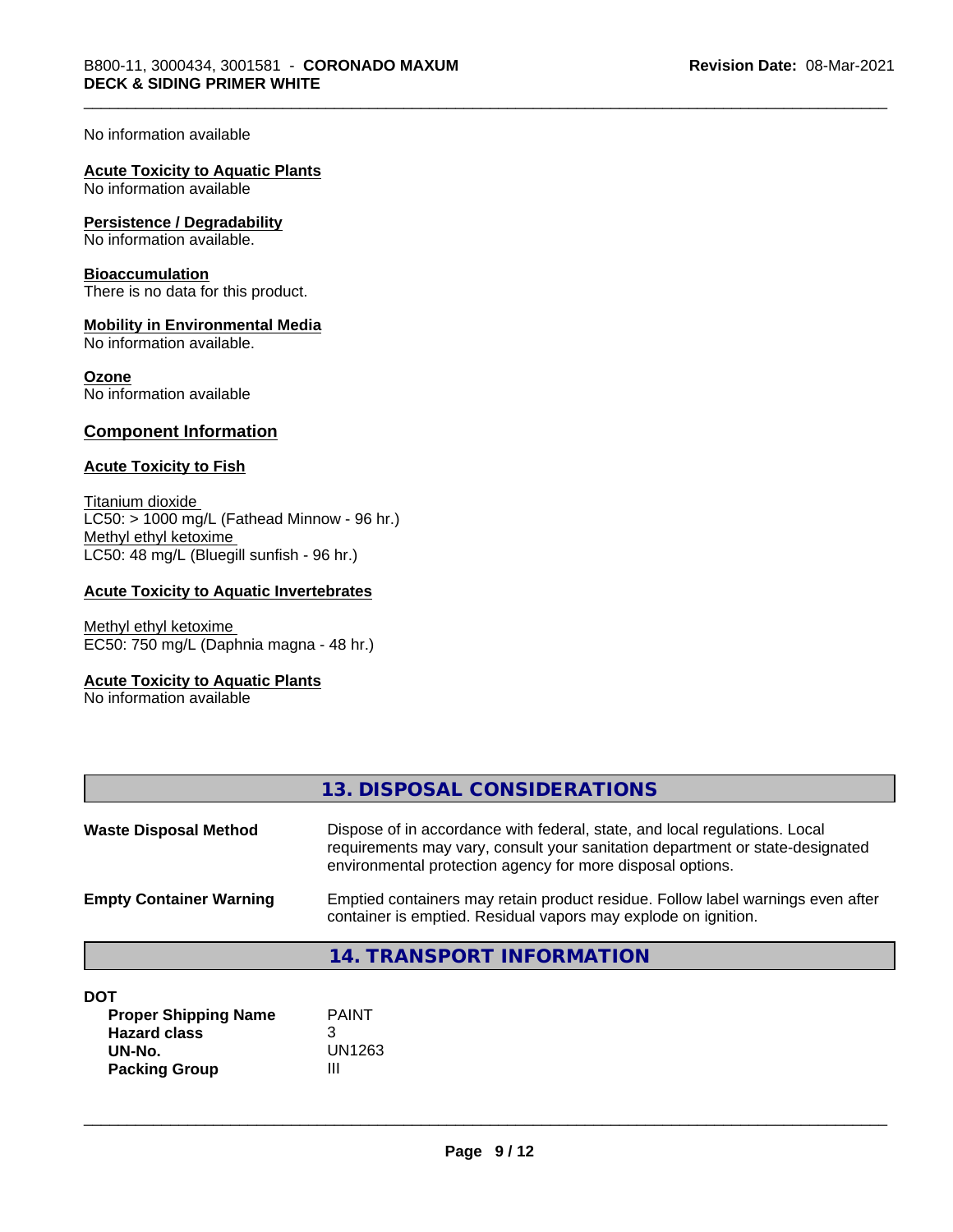**Description** UN1263, PAINT, 3, III

In the US this material may be reclassified as a Combustible Liquid and is not regulated in containers of less than 119 gallons (450 liters) via surface transportation (refer to 49CFR173.120(b)(2) for further information).

| <b>ICAO/IATA</b> | Contact the preparer for further information. |
|------------------|-----------------------------------------------|
| IMDG / IMO       | Contact the preparer for further information. |
|                  | 15. REGULATORY INFORMATION                    |

#### **International Inventories**

| <b>TSCA: United States</b> | Yes - All components are listed or exempt. |
|----------------------------|--------------------------------------------|
| <b>DSL: Canada</b>         | Yes - All components are listed or exempt. |

#### **Federal Regulations**

#### **SARA 311/312 hazardous categorization**

| Acute health hazard               | Yes |
|-----------------------------------|-----|
| Chronic Health Hazard             | Yes |
| Fire hazard                       | Yes |
| Sudden release of pressure hazard | Nο  |
| Reactive Hazard                   | N٥  |

#### **SARA 313**

Section 313 of Title III of the Superfund Amendments and Reauthorization Act of 1986 (SARA). This product contains a chemical or chemicals which are subject to the reporting requirements of the Act and Title 40 of the Code of Federal Regulations, Part 372:

*None*

**Clean Air Act,Section 112 Hazardous Air Pollutants (HAPs) (see 40 CFR 61)**

This product contains the following HAPs:

*None*

#### **US State Regulations**

#### **California Proposition 65**

**AN** WARNING: Cancer and Reproductive Harm– www.P65warnings.ca.gov

#### **State Right-to-Know**

| <b>Chemical name</b> | <b>Massachusetts</b> | <b>New Jersey</b> | Pennsylvania |
|----------------------|----------------------|-------------------|--------------|
| Talc                 |                      |                   |              |
| Titanium dioxide     |                      |                   |              |
| Limestone            |                      |                   |              |
| Diatomaceous earth   |                      |                   |              |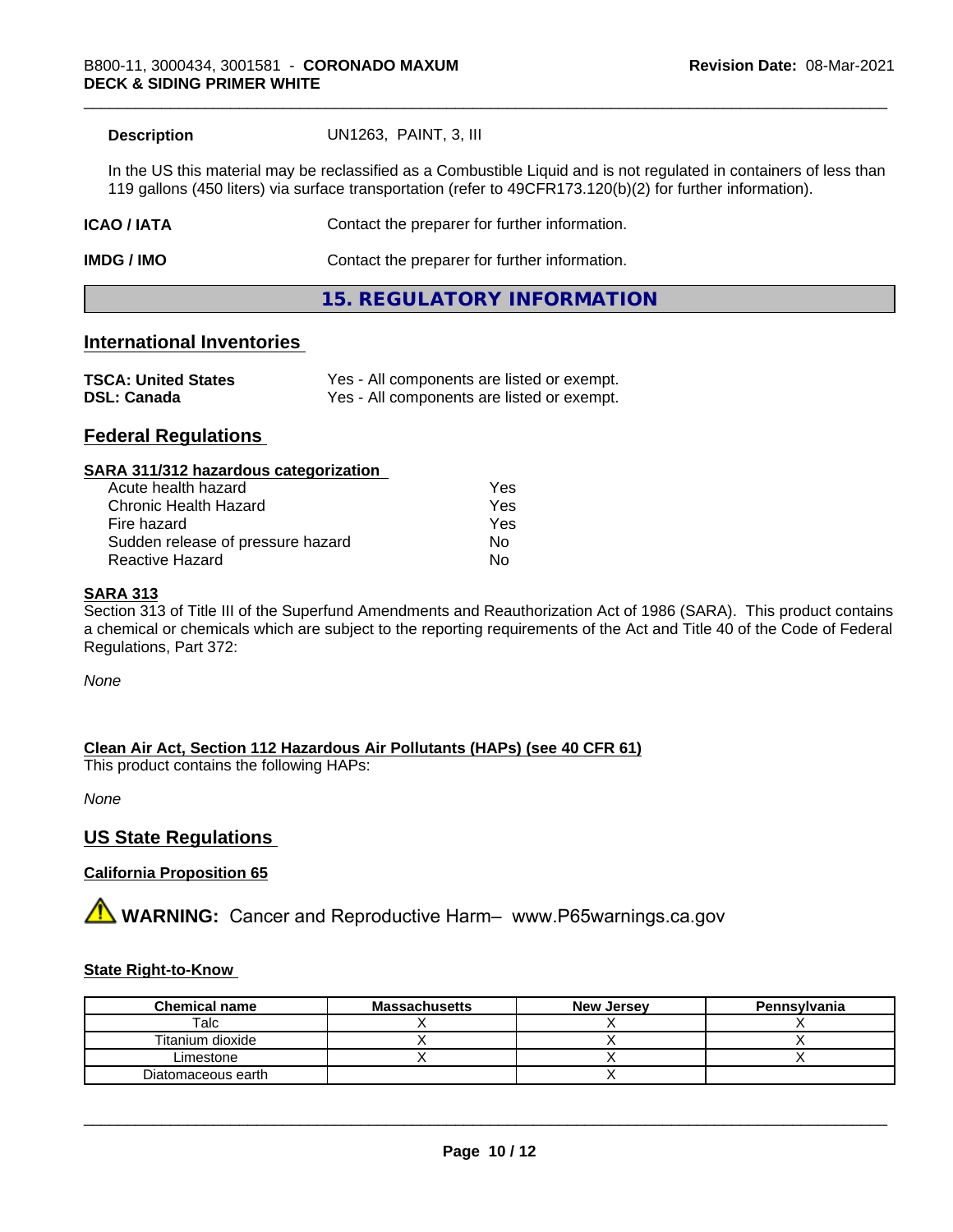| Linseed oil                 |  |  |
|-----------------------------|--|--|
| Stoddard solvent            |  |  |
| 1H-Isoindole-1,3(2H)-dione, |  |  |
| 2-[(trichloromethyl)thio]-  |  |  |
| Silica, crystalline         |  |  |

#### **Legend**

X - Listed

### **16. OTHER INFORMATION**

| HMIS -       | Health: $1^*$ | <b>Flammability: 2</b> | <b>Reactivity: 0 PPE: -</b> |  |
|--------------|---------------|------------------------|-----------------------------|--|
| hnene I RIMH |               |                        |                             |  |

#### **HMIS Legend**

- 0 Minimal Hazard
- 1 Slight Hazard
- 2 Moderate Hazard
- 3 Serious Hazard
- 4 Severe Hazard
- \* Chronic Hazard
- X Consult your supervisor or S.O.P. for "Special" handling instructions.

*Note: The PPE rating has intentionally been left blank. Choose appropriate PPE that will protect employees from the hazards the material will present under the actual normal conditions of use.*

*Caution: HMISÒ ratings are based on a 0-4 rating scale, with 0 representing minimal hazards or risks, and 4 representing significant hazards or risks. Although HMISÒ ratings are not required on MSDSs under 29 CFR 1910.1200, the preparer, has chosen to provide them. HMISÒ ratings are to be used only in conjunction with a fully implemented HMISÒ program by workers who have received appropriate HMISÒ training. HMISÒ is a registered trade and service mark of the NPCA. HMISÒ materials may be purchased exclusively from J. J. Keller (800) 327-6868.*

 **WARNING!** If you scrape, sand, or remove old paint, you may release lead dust. LEAD IS TOXIC. EXPOSURE TO LEAD DUST CAN CAUSE SERIOUS ILLNESS, SUCH AS BRAIN DAMAGE, ESPECIALLY IN CHILDREN. PREGNANT WOMEN SHOULD ALSO AVOID EXPOSURE. Wear a NIOSH approved respirator to control lead exposure. Clean up carefully with a HEPA vacuum and a wet mop. Before you start, find out how to protect yourself and your family by contacting the National Lead Information Hotline at 1-800-424-LEAD or log on to www.epa.gov/lead.

| <b>Prepared By</b>      | <b>Product Stewardship Department</b><br>Benjamin Moore & Co.<br>101 Paragon Drive<br>Montvale, NJ 07645<br>800-225-5554 |
|-------------------------|--------------------------------------------------------------------------------------------------------------------------|
| <b>Revision Date:</b>   | 08-Mar-2021                                                                                                              |
| <b>Revision Summary</b> | Not available                                                                                                            |

Disclaimer

The information contained herein is presented in good faith and believed to be accurate as of the effective date shown above. This information is furnished without warranty of any kind. Employers should use this information only as a **supplement to other information gathered by them and must make independent determination of suitability and** completeness of information from all sources to assure proper use of these materials and the safety and health of employees. Any use of this data and information must be determined by the user to be in accordance with applicable **federal, provincial, and local laws and regulations.**